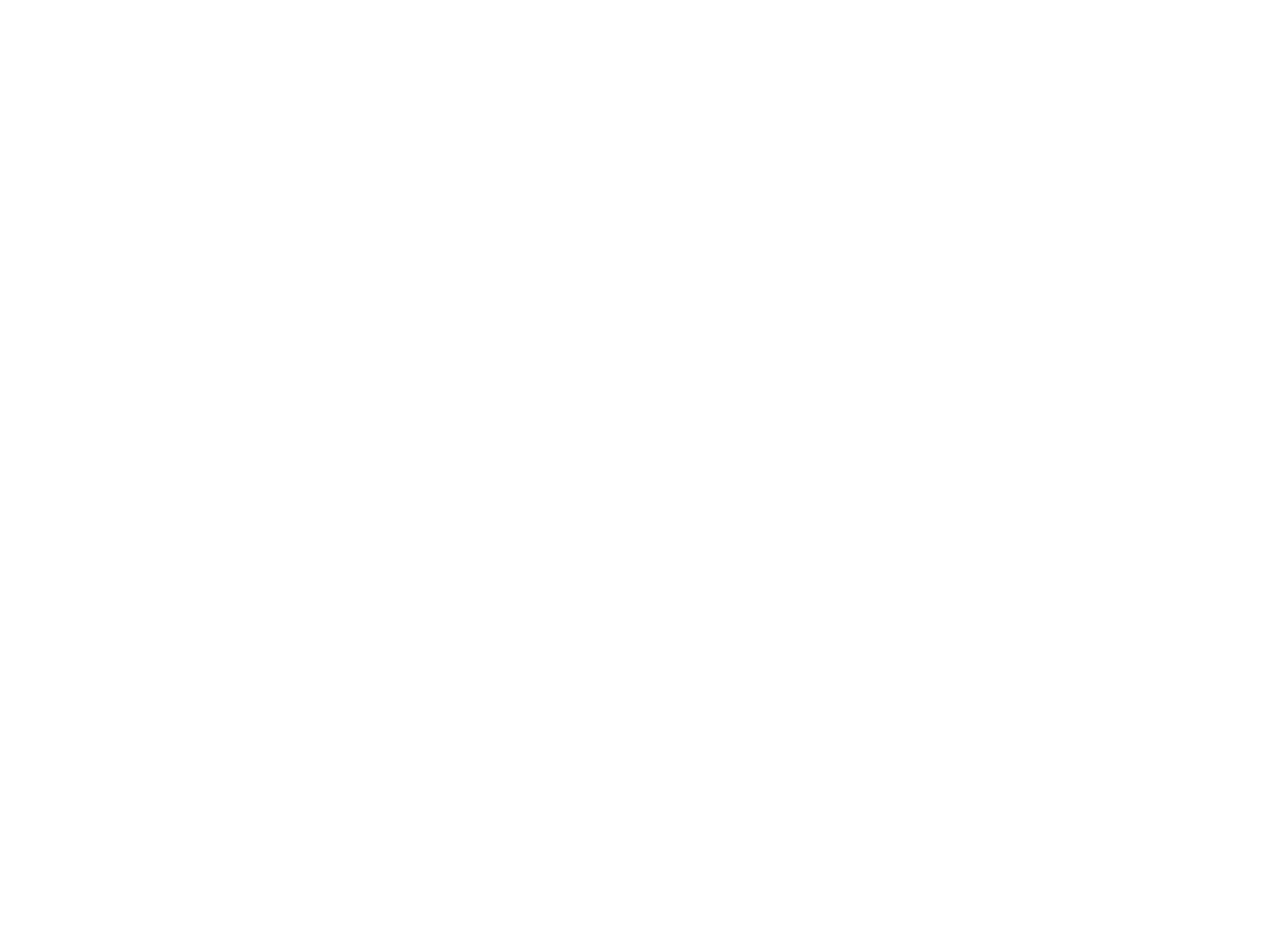# ORIGINAL OWNER/TIRE INSTALLATION INFORMATION (to be completed at the time of purchase)

| Please keep in your files for future reference. |  |  |  |             |  |  |  |  |  |  |  |  |
|-------------------------------------------------|--|--|--|-------------|--|--|--|--|--|--|--|--|
| Retailer name                                   |  |  |  |             |  |  |  |  |  |  |  |  |
|                                                 |  |  |  |             |  |  |  |  |  |  |  |  |
| Address                                         |  |  |  |             |  |  |  |  |  |  |  |  |
|                                                 |  |  |  |             |  |  |  |  |  |  |  |  |
| City                                            |  |  |  |             |  |  |  |  |  |  |  |  |
|                                                 |  |  |  |             |  |  |  |  |  |  |  |  |
|                                                 |  |  |  |             |  |  |  |  |  |  |  |  |
| Province                                        |  |  |  | Postal code |  |  |  |  |  |  |  |  |
|                                                 |  |  |  |             |  |  |  |  |  |  |  |  |
|                                                 |  |  |  |             |  |  |  |  |  |  |  |  |
| Tire 1 - Serial # (DOT)                         |  |  |  |             |  |  |  |  |  |  |  |  |
| Tire 2 - Serial # (DOT)                         |  |  |  |             |  |  |  |  |  |  |  |  |
| <b>Tire 3</b> - Serial $# (DOT)$                |  |  |  |             |  |  |  |  |  |  |  |  |
| Tire $4 -$ Serial # (DOT)                       |  |  |  |             |  |  |  |  |  |  |  |  |
| <b>Tire 5</b> - Serial $# (DOT)$                |  |  |  |             |  |  |  |  |  |  |  |  |
| <b>Tire 6</b> - Serial $# (DOT)$                |  |  |  |             |  |  |  |  |  |  |  |  |

| Tire size and name          |                                                                                              |
|-----------------------------|----------------------------------------------------------------------------------------------|
| Vehicle make                | Vehicle model                                                                                |
| Model year                  | Approximate odometer reading (in kilometers)<br>$0 - 19,999$<br>$\Box$ 20,000 - 39,999<br>⊔. |
| Date of purchase            | 40,000 - 59,000<br>60,000 - 79,999<br>п<br>80,000 - 99,000<br>Over 100,000<br>П              |
| Date of removal             | Mileage at removal                                                                           |
| Retailer name and signature |                                                                                              |

# REGISTER YOUR TIRES ONLINE AT www.bfgoodrichtires.ca OR SEND US YOUR TIRE REGISTRATION CARD BY MAIL

 $\mathcal{F}$ 

 $\mathcal{F}$ 



| Retailer name |  |  |  |  |             |  |  |  |
|---------------|--|--|--|--|-------------|--|--|--|
|               |  |  |  |  |             |  |  |  |
| Address       |  |  |  |  |             |  |  |  |
|               |  |  |  |  |             |  |  |  |
| City          |  |  |  |  |             |  |  |  |
|               |  |  |  |  |             |  |  |  |
|               |  |  |  |  |             |  |  |  |
| Province      |  |  |  |  | Postal code |  |  |  |
|               |  |  |  |  |             |  |  |  |
|               |  |  |  |  |             |  |  |  |

| <b>Tire 1</b> - Serial # (DOT) $\vert$ |  |  |  |  |  |  |  |
|----------------------------------------|--|--|--|--|--|--|--|
| Tire $2 -$ Serial # (DOT)              |  |  |  |  |  |  |  |
| <b>Tire 3</b> - Serial # (DOT) $\vert$ |  |  |  |  |  |  |  |
| Tire $4 -$ Serial # (DOT)              |  |  |  |  |  |  |  |
| Tire $5 -$ Serial # (DOT)              |  |  |  |  |  |  |  |
| Tire 6 - Serial # (DOT)                |  |  |  |  |  |  |  |

Privacy protection is important to BFGoodrich". We refer you to our privacy policy posted on<br>our website at www.bfgoodrichtires.ca for more information or contact our Consumer Care department at 1-888-871-6666.

In the unlikely event of a tire recall, Transport Canada requires that the<br>tire manufacturer contacts and notifies every purchaser of the tire being recalled.<br>To accomplish that notification, tire purchasers must register

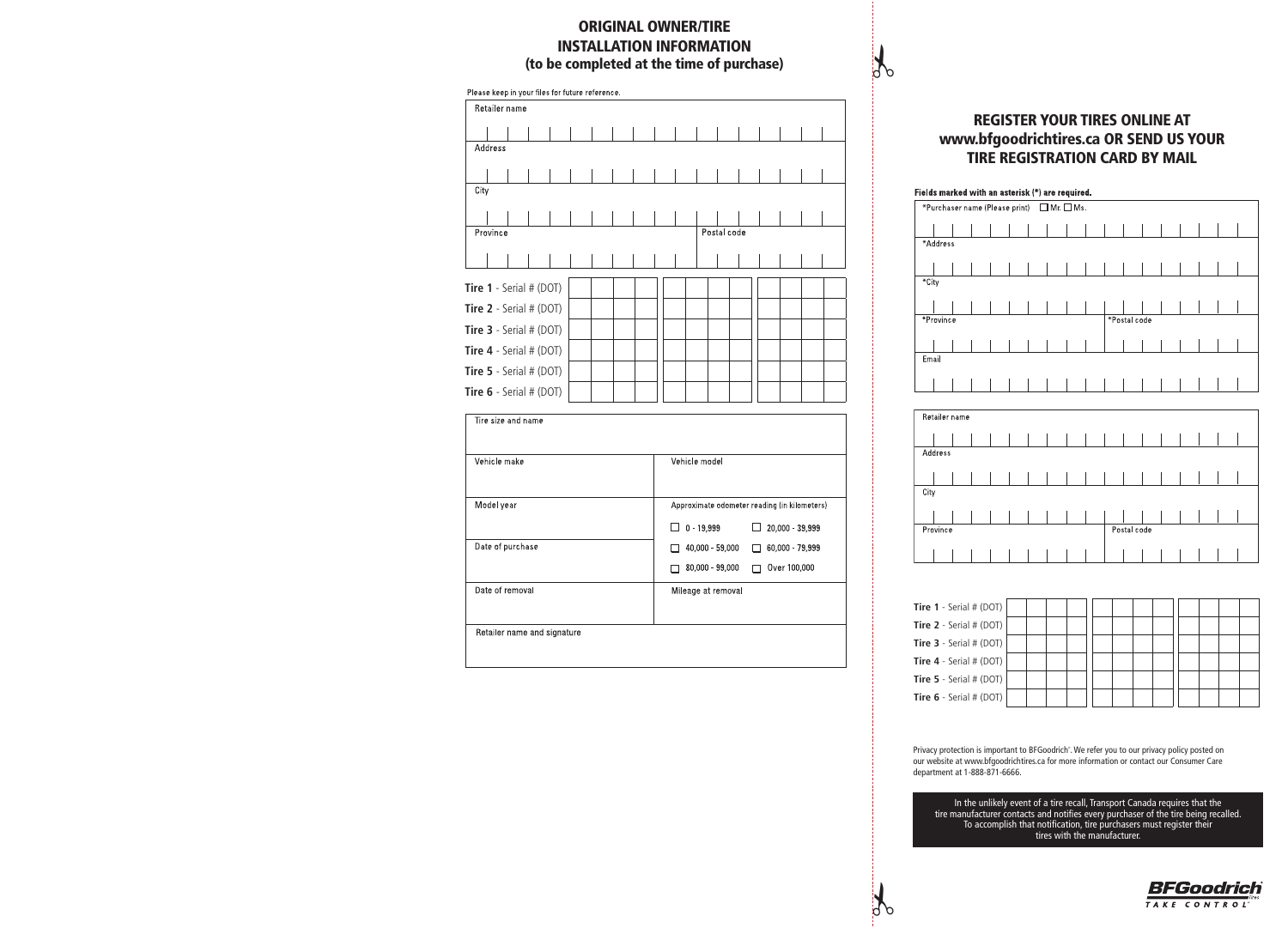Thank you for choosing BFGoodrich® tires. With proper tire maintenance and care, you will enjoy driving on your new BFGoodrich® tires for a long, long time.

Please be sure to visit www.bfgoodrichtires.ca to find out how and why to register your new BFGoodrich® tires. While you're there, check out our Tire Care and Driving Tips section to take full advantage of your new tires.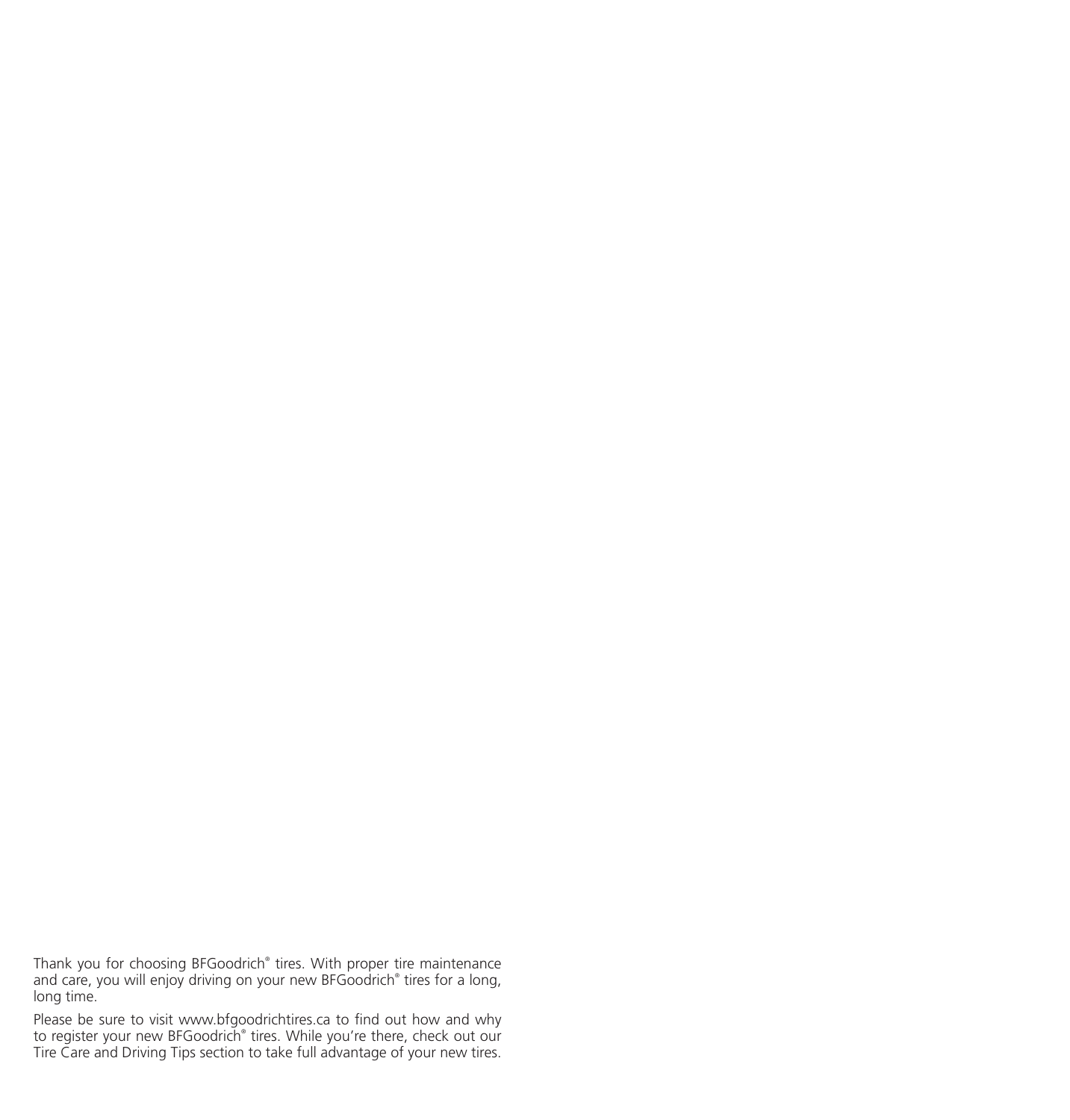### Limited mileage warranty:

Some BFGoodrich® passenger and light truck tires are covered by a limited mileage warranty (hereafter referred to as limited warranty for tread wear). For the mileage warranty associated with each tire line, please see your BFGoodrich® tire retailer – or visit us at www.bfgoodrichtires.ca/Tire-Warranty.page.

Certain conditions and limitations apply. Mileage warranties vary by tire line and certain exclusions may apply. The limited warranty for tread wear is subject to all conditions and limitations, including maintenance recommendations and safety warnings, contained in this Owner's Manual under the BFGoodrich® passenger and light truck tire limited warranty.

# BFGOODRICH® PASSENGER AND LIGHT TRUCK TIRE LIMITED WARRANTY

### ABOUT THE LIMITED WARRANTIES IN THIS OWNER'S MANUAL

As the original purchaser of a BFGoodrich® passenger or light truck tire, you are covered by all the benefits and conditions (subject to maintenance recommendations and safety warnings) contained in this Owner's Manual. To ensure your understanding of and compliance with the terms and conditions of this warranty, please read it carefully. It is essential that you also read and understand the safety and maintenance recommendations for tires contained in this Owner's Manual.

### **Definitions**

The warranty coverage period of the tire is six years from the date of purchase or the life of the "usable tread", which is defined as the original tread worn down to the level of the tread wear indicators, which is 2/32nds of an inch (1.6 mm) of tread remaining, whichever occurs first. The date of purchase is documented on a new vehicle registration or tire sales invoice. If no proof of purchase is available, the date of manufacture, as molded on the sidewall, will be used. Uneven wear is defined as a tread groove difference of 2/32nds of an inch or more on the same tire.

### WHAT IS COVERED AND FOR HOW LONG

### Workmanship and materials

BFGoodrich® passenger and light truck tires, used in normal service on the vehicle on which they were originally fitted, and in accordance with the maintenance recommendations and safety warnings contained in this Owner's Manual, are covered by this limited warranty against defects in workmanship and materials for the life of the original usable tread, or six years from date of purchase, whichever comes first. After that time, all warranties, express or implied, expire. Replacement will be made in accordance with the terms and conditions described under "How Replacement Charges are Calculated" on page 4.

### Tread wear – mileage warranty coverage for BFGoodrich® passenger and light truck tires

**Some BFGoodrich® passenger and light truck tires are covered by a manufacturer's limited warranty for tread wear. For the mileage warranty associated with a specific tire line, please see your BFGoodrich® tire retailer or visit us at www.bfgoodrichtires.ca/Tire-Warranty.page.** 

### An important reminder:

No tire manufacturer can unconditionally guarantee you a certain number of kilometers from a given tire. Driving habits, driving conditions, road conditions, and vehicle maintenance all play a part in the tread life of a tire. If a tire does not reach the warranted mileage, and the owner of the tires has complied with the terms and conditions of the warranty, BFGoodrich® will replace the tires as described under "How Replacement Charges are Calculated".

### WHAT IS NOT COVERED

### Tires which become unserviceable due to:

- Road hazard injury (e.g., a cut, snag, bruise, impact damage or puncture)
- Incorrect mounting of the tire, tire/wheel imbalance or improper repair
- Misapplication, improper maintenance, racing, underinflation, overinflation or other abuse
- Uneven or rapid wear which is caused by mechanical irregularity in the vehicle such as wheel misalignment, (a measured tread difference of 2/32nds of an inch or more across the tread on the same tire)
- Accident, fire, chemical corrosion, tire alteration or vandalism
- Use in commercial applications for tread wear
- Flat spotting caused by improper storage or brakelock
- The addition of liquid, solid or gaseous materials other than air, nitrogen or carbon dioxide (for example, waterbase sealers or balancing substances)
- Cosmetic ozone or weather cracking
- Use of BFGoodrich® tires that is inconsistent with the safety and/or maintenance information provided in your Owner's Manual.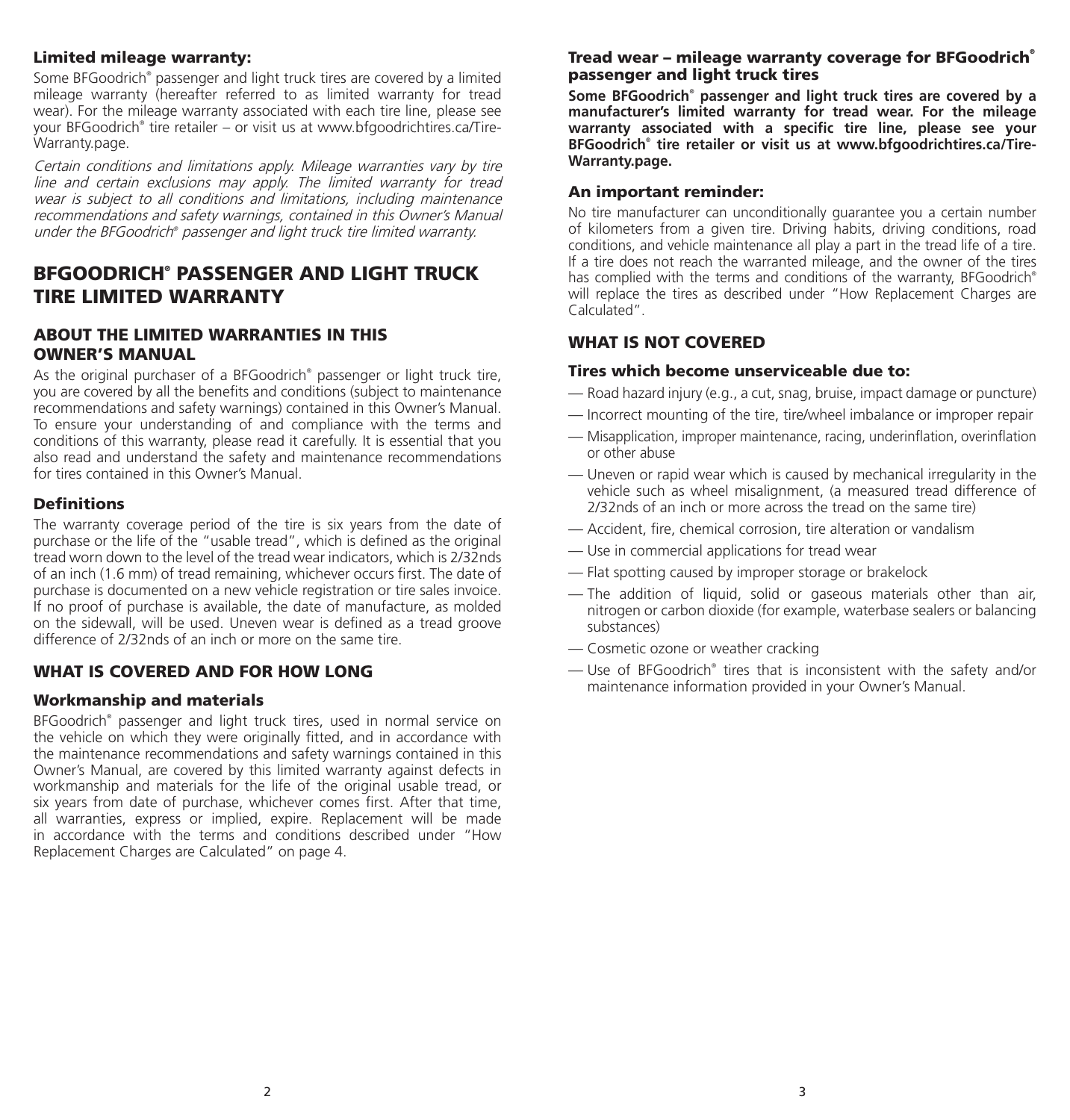# HOW REPLACEMENT CHARGES ARE CALCULATED

### Workmanship and materials

A tire which becomes unserviceable due to a condition covered by this workmanship and materials limited warranty will be replaced with a comparable new BFGoodrich® tire, free of charge, when 2/32nds of an inch (1.6 mm) or less of the original tread is worn, (or 25% or less, whichever is more beneficial to the user) and within 12 months of the date of purchase. Mounting and balancing of the tire is included. **You pay the cost of any other service charges and applicable taxes.** When more than 2/32nds of an inch of original tread has been worn (or more than 25%, whichever is more beneficial to the user) or after 12 months from date of purchase, you must pay the cost of a comparable new BFGoodrich® passenger or light truck replacement tire on a pro rata basis. The retailer will determine the charge by multiplying the percentage of the original usable tread worn, by a predetermined price intended to fairly represent the actual selling price of the tire. **You pay the cost of mounting and balancing and any other service charges and applicable taxes or fees.**

### Tread wear

A tire meeting the conditions for pro rata replacement, which wears evenly across the tread, down to the tread wear indicators (2/32nds of an inch tread remaining) within six years of the date of purchase, and before delivering the warranted kilometers of service, will be replaced with a comparable new BFGoodrich® tire based on mileage received. The participating BFGoodrich® tire retailer will determine the charge by multiplying the percent of mileage received by a predetermined price intended to fairly represent the actual selling price of the tire. **You pay the cost of mounting, balancing and any other dealer services and applicable taxes or fees.**

Tires which wear out evenly before delivering the warranted mileage will be replaced on a pro rata basis only if:

- 1) You are the original purchaser of the tires, you own the vehicle on which they were originally installed, and the tires have been used only on that vehicle.
- 2) The tires have been rotated and inspected by a participating BFGoodrich® tire retailer every 12,000 kilometers, and the attached Mounting and Rotation Service Record has been fully completed and signed.
- 3) The completed Service Record form, Original Owner/Tire Installation Information form, and the Original Invoice are presented to a participating BFGoodrich® tire retailer at the time of adjustment claim.
- 4) The tires have not become unserviceable due to a condition listed under WHAT IS NOT COVERED.

# WHAT THE CONSUMER MUST DO WHEN MAKING A CLAIM

When making a claim under the terms of this limited warranty, you must present your tire(s) to a participating BFGoodrich® tire retailer. The vehicle on which the tires were used must be available for inspection. For tread wear replacement claims, you must also present your original invoice with your Mounting and Rotation Service Record. Personal identification (i.e. Driver's License, etc.) and vehicle registration may be required. You pay service charges together with applicable taxes and fees for normal vehicle and tire maintenance. Also see Conditions and Exclusions on this page for all limited warranties listed in this booklet.

### CONDITIONS AND EXCLUSIONS

These limited warranties do not provide compensation for loss of time, loss of use of vehicle, inconvenience or consequential damage. Some provinces may not allow the exclusion or limitation of incidental or consequential damages, so the above limitation or exclusion may not apply to you. Tires presented for claim remain the property of the consumer and BFGoodrich® accepts no responsibility for loss of or damage to tires which are in the custody or control of a BFGoodrich® tire retailer for the purpose of inspection for warranty adjustment. Tires accepted for claim become the property of BFGoodrich® .

### **In the event of a disputed claim, the consumer must make the tire available for further inspection.**

No BFGoodrich® representative, employee or retailer has the authority to make or imply any representation, promise or agreement, which in any way modify the terms of this warranty. These limited warranties apply only in the United States and Canada.

### CONSUMER RIGHTS

This warranty gives the user specific legal rights, and the user may also have other rights which vary from province to province.

### SAFETY MAINTENANCE INFORMATION

Read this Owner's Manual, the information on the sidewall of your tires, your vehicle owner's manual and the tire information placard that came on your vehicle, for essential safety and maintenance information.

**You should have complete confidence in your new BFGoodrich® tires. Still, it's important to register your tires in the event that we need to contact you. For online tire registration, visit www.bfgoodrichtires.ca**

For assistance in locating a participating BFGoodrich® tire retailer for service, please call 1-888-871-6666, or visit www.bfgoodrichtires.ca.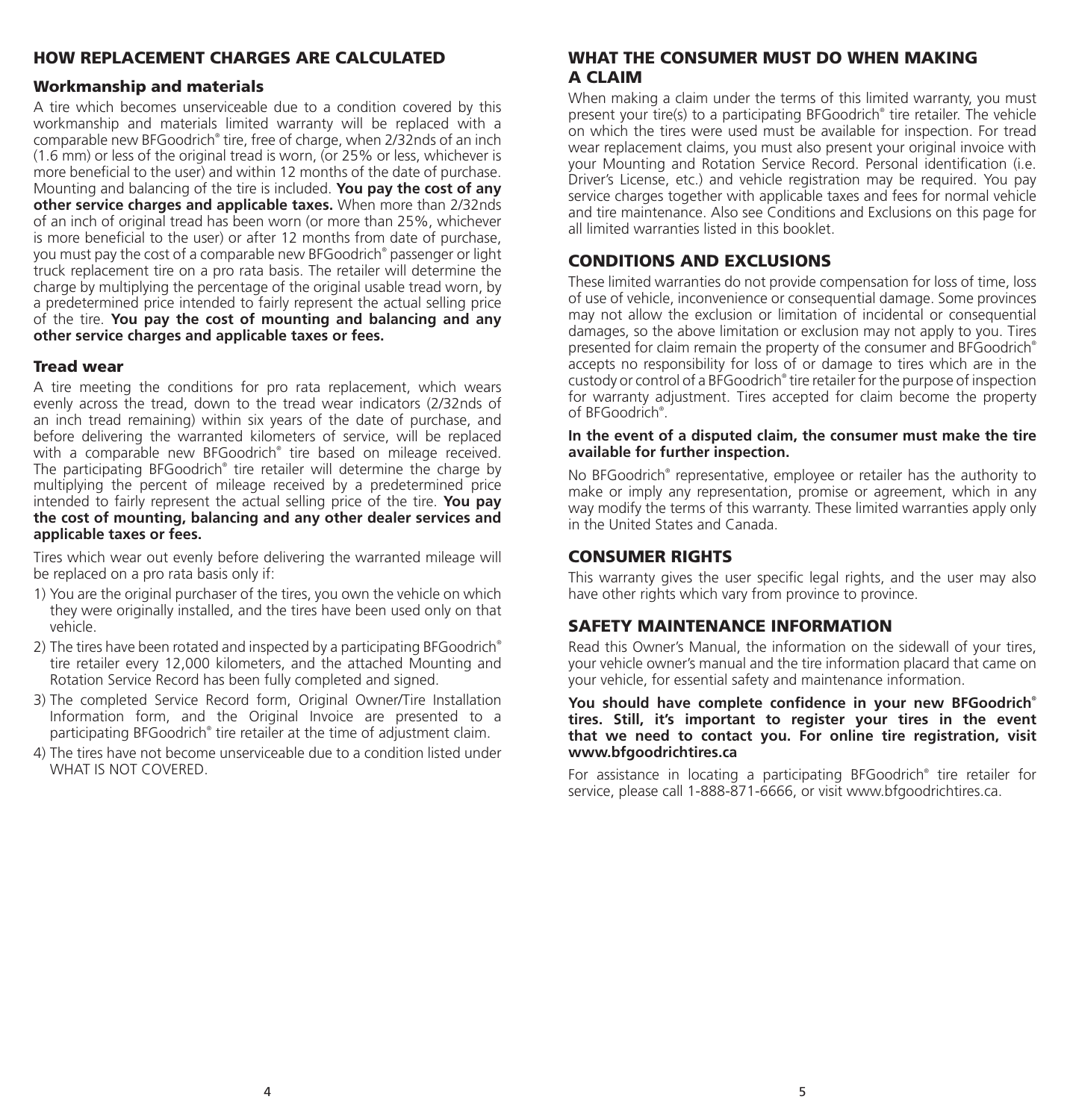# SAFETY AND MAINTENANCE RECOMMENDATIONS

### THE IMPORTANCE OF TIRES

The tire is the only contact between your vehicle and the ground. In order to ensure greater safety and to achieve longer tire life, it is essential to adhere to certain principles. Tires are of the utmost importance and the cost of regular maintenance is more than justified.

Consequently, we recommend that you read and understand the following information.

### TIRE DISABLEMENT – SAFETY WARNING

Any tire may fail as a result of an improperly repaired puncture, impact damage, improper inflation, overloading or other conditions resulting from use or misuse. Tire failures, such as a rapid air loss or a tread and belt detachment, may increase risk of injury or death and/or property damage. To reduce the risk of a tire failure, BFGoodrich® recommends you thoroughly read and follow the recommendations in this BFGoodrich® Owner's Manual, the vehicle owner's manual, the tire information placard on the vehicle, (located in the vehicle's door jamb, inside the fuel hatch, or on the glove compartment door), and tire sidewall information regarding safety warnings, proper tire use and maintenance.

### CONTROLLABILITY

### **Controlling a vehicle when a tire failure occurs**

If a tire failure occurs, you may hear a loud noise, feel a vibration, and/or the vehicle may pull toward the side of the failed tire. If possible, step on the accelerator momentarily to maintain forward momentum and ensure vehicle control. **It is most important that you DO NOT BRAKE OR ABRUPTLY TURN THE STEERING WHEEL.** Slowly remove your foot from the accelerator and hold the steering wheel firmly while steering to remain in your lane. Once the vehicle has slowed and is fully under control, gently apply the brakes, safely pull over to the shoulder and come to a stop. Inspect the tires. If one or more look flat or low, show detachment or other damage, remove tire assembly and replace it with a properly inflated spare. Bumps or bulges may indicate detachment within the tire body and require inspection by a qualified tire technician.

### DRIVING ON ANY TIRE THAT DOES NOT HAVE THE CORRECT INFLATION PRESSURE IS DANGEROUS

Any underinflated tire builds up excessive heat that may result in sudden tire destruction. If tires are supplied as original equipment, refer to the tire information placard that came with your vehicle, (located in the vehicle's door jamb, inside the fuel hatch or on the glove compartment door), for the recommended operating pressures. For replacement tires, the correct inflation pressure will be provided by your tire retailer; if not, refer to the vehicle decal. These inflation pressures must be maintained at a minimum. However, do not exceed the maximum pressure rating indicated on the tire sidewall.

# CHECK THE COLD INFLATION PRESSURE IN ALL YOUR TIRES, INCLUDING THE SPARE, AT LEAST ONCE EACH MONTH

Failure to maintain correct inflation may result in improper vehicle handling and may cause rapid and irregular tire wear, sudden tire destruction, loss of vehicle control, and serious personal injury. Therefore, inflation pressures should be checked at least once each month and always before long distance trips. This applies to all tires, including sealant types, and selfsupporting tires, which are as susceptible to losing air pressure as any other type of tire if not properly maintained. Pressures should be checked when tires are cold; in other words, before they have been driven with. Driving, even for a short distance, causes tires to heat up and air pressure to increase.

### UNDERINFLATION

It is impossible to determine whether tires are properly inflated by simply looking at them. It is almost impossible to "feel" or "hear" when a tire is being run underinflated or nearly flat. Tires must be checked monthly with a tire pressure gauge.

### CHECKING PRESSURE WHEN TIRES ARE HOT

If pressures are checked after tires have been driven for more than three minutes or more than 2 km, the tires become hot and the pressures will increase by approximately 4 psi (30 kPa). Therefore, when tire pressure is adjusted under these conditions, it should be increased to a gauge reading of 4 psi (30 kPa) greater than the recommended cold inflation pressure.

### For example only:

| Gauge reading of hot tire:                                                     | 32 psi | (220 kPa) |
|--------------------------------------------------------------------------------|--------|-----------|
| If recommended cold inflation is:                                              | 30 psi | (205 kPa) |
| Desired gauge reading of hot tire is: $30 + 4 = 34$ psi $(205 + 30 = 235$ kPa) |        |           |
| Therefore add:                                                                 | 2 psi  | (15 kPa)  |

**Check cold pressure as soon as possible, preferably within 24 hours. "Bleeding" air from hot tires could result in underinflation. Use an accurate tire gauge to check pressures. Never allow children to inflate or deflate tires.**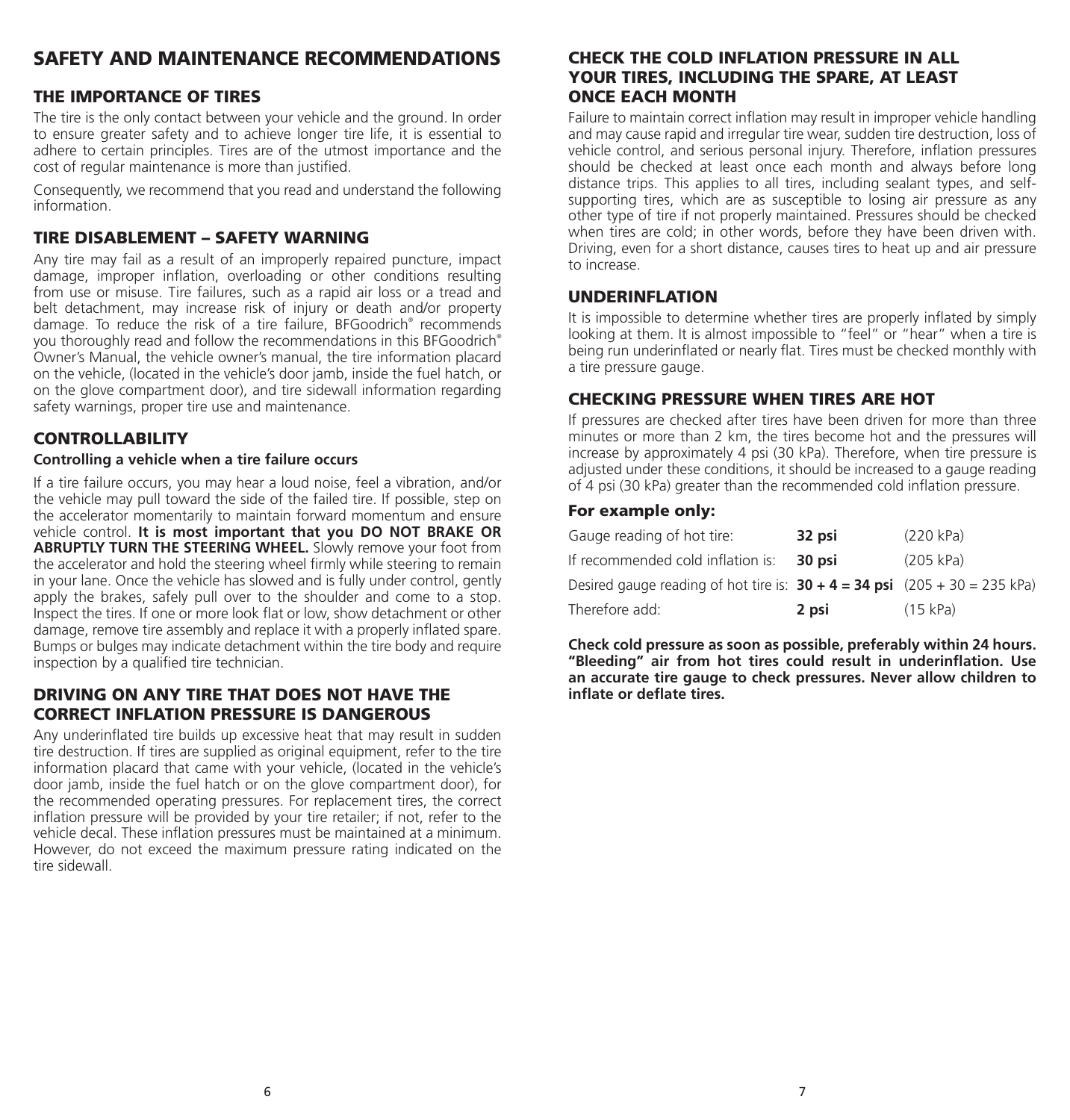### TIRE PRESSURE MONITORING SYSTEMS (TPMS)

Your vehicle may be equipped with a Tire Pressure Monitoring System (TPMS) that is designed to monitor the pressure of tires mounted on your vehicle and sends a signal to the driver if a tire pressure falls below a predetermined level. A TPMS should not replace monthly manual pressure checks for all four tires and the spare. We recommend that you manually monitor and check tire pressure inflation with a pressure gauge. Your tires should have the recommended pressure listed by your vehicle's manufacturer. This information can be found in the vehicle owner's manual and often on a placard located in the vehicle's door jamb, inside the fuel hatch, or on the glove compartment door. If you have a plus-size fitment that requires a higher inflation pressure, your tire pressure monitoring system will require re-calibration to new inflation pressure. Refer to your tire dealer/installer of plus-size tires for proper inflation pressure. We recommend checking air pressure once each month, and before a long trip. Whether you have a full-sized or mini-spare, make sure that it is properly inflated as well. If the TPMS generates improper monitoring or signals, we recommend that you consult your vehicle owner's manual and follow up with your vehicle's manufacturer.

### TIRE SPINNING

Do not spin wheels in excess of 55 km/h as indicated on the speedometer. Excessive speed in a free-running, unloaded tire can cause it to "explode" from centrifugal force. The energy released by such an explosion is sufficient to cause serious physical injury or death. Never allow anyone to stand near or behind the spinning tire. When in mud, sand, snow, ice or other slippery conditions, do not engage in excessive wheel spin. Accelerating the motor excessively, particularly with automatic transmission vehicles, may cause a drive tire that has lost traction to spin beyond its speed capability. This is also true when balancing a drive tire/wheel assembly on the vehicle using the vehicle engine to spin the tire/wheel assembly.

### HIGH SPEED DRIVING CAN BE DANGEROUS

**Correct inflation pressure is especially important.** However, at high speeds, even with the correct inflation pressure, a road hazard is more difficult to avoid and if contact is made, has a greater chance of causing tire damage than at a lower speed. Moreover, driving at high speed reduces the reaction time available to avoid accidents and bring your vehicle to a safe stop.

**If you see any damage to a tire or wheel, replace it with the spare at once and visit a participating BFGoodrich® tire retailer.**

**Exceeding the maximum speeds shown on the following page for each type of BFGoodrich® tire will cause the tire to build up excessive heat, which can cause tire damage that could result in sudden tire destruction and rapid air loss. Failure to control a vehicle when one or more tires experience a sudden air loss can lead to an accident.**

**In any case, you should not exceed reasonable speeds as indicated by the legal limits and driving conditions.**

# SPEED RATING SYSTEM

The speed rating of a tire indicates the speed category (or range of speeds) at which the tire can carry a load under specified service conditions. The speed rating system used today was developed in Europe in response to the need to categorize tires into standardized speeds. A letter from A to Z symbolizes a tire's certified speed rating, ranging from 5 km/h to above 300 km/h. This rating system (see chart on this page) describes the top speed for which a tire is certified.

When this speed rating system was originally developed, the Unlimited V category of over 210 km/h was the top speed rating a tire could achieve. As manufacturers made more tires that

| <b>Speed</b><br><b>Symbol</b> |    | <b>Speed</b><br>(km/h) | <b>Speed</b><br>(mph)                  |  |  |  |  |
|-------------------------------|----|------------------------|----------------------------------------|--|--|--|--|
| L                             |    | 120                    | 75                                     |  |  |  |  |
| М                             |    | 130                    | 81                                     |  |  |  |  |
| N                             |    | 140                    | 87                                     |  |  |  |  |
| P                             |    | 150                    | 94                                     |  |  |  |  |
| Q                             |    | 160                    | 100                                    |  |  |  |  |
| R                             |    | 170                    | 106                                    |  |  |  |  |
| S                             |    | 180                    | 112                                    |  |  |  |  |
| T                             |    | 190                    | 118                                    |  |  |  |  |
| U                             |    | 200                    | 124                                    |  |  |  |  |
| н                             |    | 210                    | 130                                    |  |  |  |  |
| V                             |    | 240                    | 149                                    |  |  |  |  |
| W                             |    | 270                    | 168                                    |  |  |  |  |
| Υ                             | ZR | 300                    | 186                                    |  |  |  |  |
| (Y)                           |    | Above 300              | Above 186<br>(consult tire manufacter) |  |  |  |  |

fit into this category, it was necessary to better regulate performance at standardized speeds to help ensure safety. The Limited V category of 240 km/h was then created, and the Z or (Y) speed rating was added as the top speed rating that a tire could achieve. W and Y limited speed symbols have been added as higher speed categories.

Always consult the tire manufacturer for the maximum speed of Unlimited  $Z$  or  $(Y)$  tires. Speed rating is identified as a part of the tire's sizing or service description. Exceeding the lawful speed limit is neither recommended nor endorsed.

In the latest attempt to standardize tire designations, all ratings except Unlimited Z, incorporate the speed symbol and load index as the tire's service description. For example:

|     | 205/60R15 91V |                                                   |  |  |  |  |  |  |  |  |
|-----|---------------|---------------------------------------------------|--|--|--|--|--|--|--|--|
| 205 |               | Section Width in Millimeters                      |  |  |  |  |  |  |  |  |
| 60  |               | Aspect Ratio                                      |  |  |  |  |  |  |  |  |
| R   |               | Radial Construction                               |  |  |  |  |  |  |  |  |
| 15  | $=$           | Rim Diameter in Inches                            |  |  |  |  |  |  |  |  |
| 91V |               | Service Description (Load Index and Speed Rating) |  |  |  |  |  |  |  |  |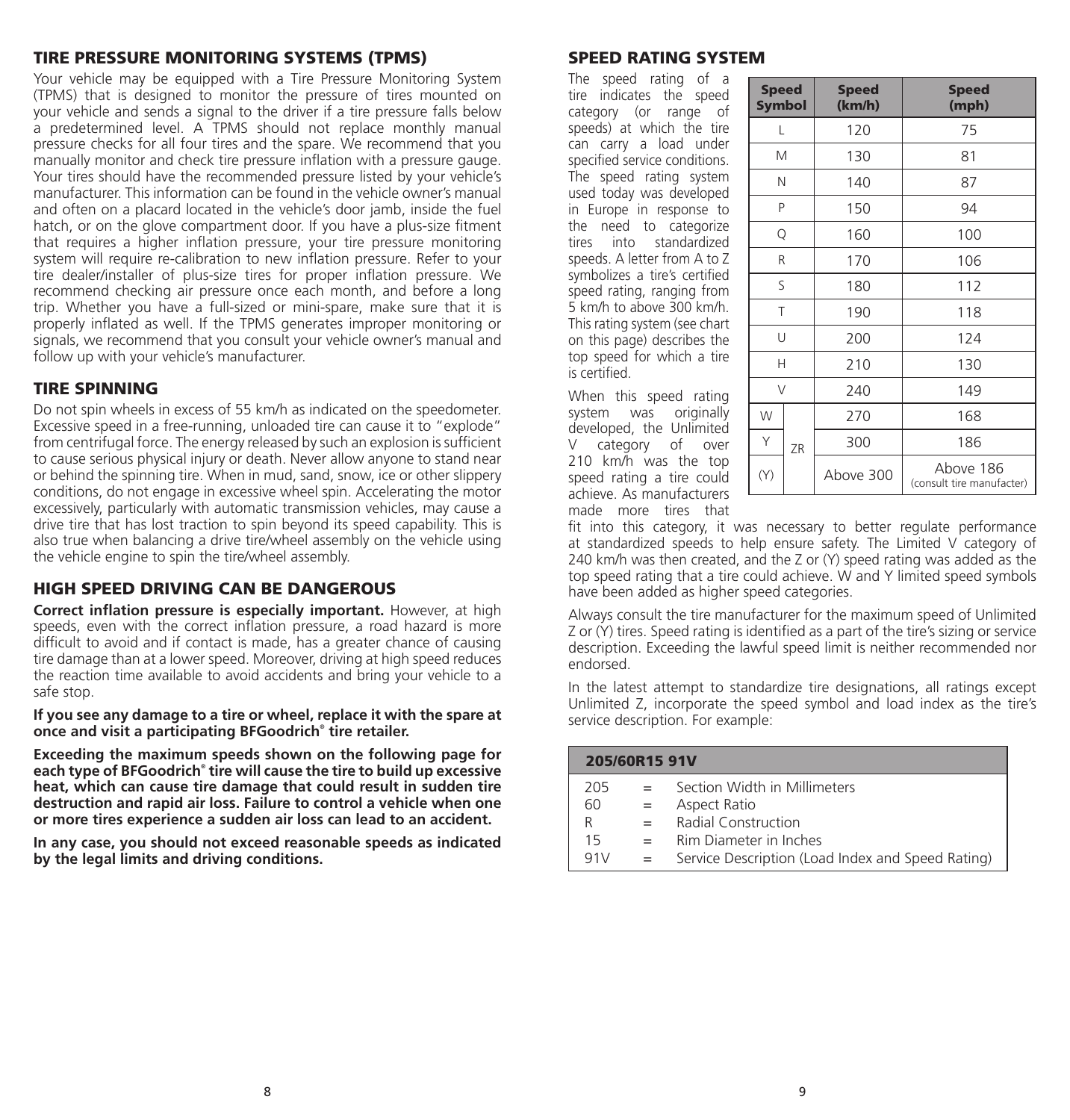### **"Z" Rated Tires**

When "Z" appears in the size description with the service description, the maximum speed is indicated by the service description. Examples:

| <b>Tire Designation</b><br><b>Maximum Speed</b>                                                                                                                   |  |
|-------------------------------------------------------------------------------------------------------------------------------------------------------------------|--|
| Above 240 km/h*<br>P275/40ZR17<br>300 km/h<br>P275/40R17 93Y<br>300 km/h<br>P275/40ZR17 93Y<br>P275/40ZR17 (93Y)<br>Above 300 km/h*<br>*Consult Tire Manufacturer |  |

For tires having a maximum speed capability above 240 km/h, a "Z" may appear in the size designation.

For tires having a maximum speed capability above 300 km/h, a "Z" must appear in the size designation and the service description must include Y in parenthesis. Example: 275/40ZR18 (99Y). Consult the tire manufacturer for maximum speed when there is no service description.

Consult your BFGoodrich**®** tire retailer for maximum speed capabilities. Although a tire may be speed-rated, we do not endorse the operation of any vehicle in an unsafe or unlawful manner. Speed ratings are based on laboratory tests which relate to performance on the road, but are not applicable if tires are underinflated, overloaded, worn out, damaged, altered, improperly repaired or retreaded. Furthermore, a tire's speed rating does not imply that vehicles can be safely driven at the maximum speed for which the tire is rated, particularly under adverse road and weather conditions or if the vehicle has unusual characteristics. BFGoodrich® highway passenger tires that do not have a speed symbol on the sidewall have a maximum speed rating of 170 km/h. Light truck highway tires that do not have a speed symbol on the sidewall of the tire have a maximum speed rating of 140 km/h. BFGoodrich® winter tires that do not have a speed symbol on the sidewall or tires with Q symbols have a speed rating of 160 km/h. Winter tires with a speed symbol have a maximum speed rating in accordance with the symbol. The speed and other ratings of retreaded tires are assigned by the retreader and replace the original manufacturer's ratings. **IMPORTANT: It is recommended that the replacement tire speed rating be equal or higher than the OEM tire size speed rating. If a lower speed rated tire is selected, then the vehicle top speed becomes limited to that of the lower speed rating selected. The customer must be informed of the new speed restriction and the vehicle's handling may be adversly impacted. REMEMBER…**High speed driving can be dangerous and may damage your tires. **AND…**When driving at highway speeds, correct inflation pressure is especially important.

# INSPECT YOUR TIRES – DO NOT DRIVE ON A DAMAGED TIRE OR WHEEL

### **HAZARDS**

Objects on the road, such as potholes, glass, metal, rocks, wood, debris and the like, can damage a tire and should be safely avoided. Unavoidable contact with such objects should prompt a thorough tire inspection. Anytime you see any damage to your tires or wheels, replace with the spare at once and immediately visit any BFGoodrich**®** tire retailer.

### IMPACT DAMAGE

A tire impacted by a road hazard (curb, pothole, debris) may be damaged but not have visible signs of damage on its surface. A tire damaged by an impact may sustain a sudden failure a day, week, or even months later. You may not recall hitting an object that damaged or injured your tires. Air loss, unusual tirewear, localized wear or vibrations can also be signs of internal tire damage.

**If you suspect any damage to your tire or wheel from an impact with a curb, pothole, debris on the road or any other road hazard, or if you feel or hear any unusual vibration, replace with a properly inflated spare at once and immediately visit any qualified tire technician.**

### INSPECTION

When inspecting your tires, including the spare, check the air pressures. If the pressure check indicates that one of your tires has lost pressure of two pounds or more, look for signs of penetration, valve leakage or wheel damage that may account for the air loss.

**Always look for bulges, cracks, cuts, penetrations, and abnormal tire wear, particularly on the edges of the tire tread, which may be caused by misalignment or underinflation. If any such damage is found, the tire must be inspected by any participating BFGoodrich® tire retailer at once. Use of a damaged tire could result in tire destruction.**

All tires will wear out faster when subjected to high speeds, as well as hard cornering, rapid starts, sudden stops, frequent driving on roads which are in poor condition, and off-road use. Roads with holes and rocks or other objects can damage tires and cause misalignment of your vehicle. When driving on such roads, drive carefully and slowly, and before driving again at normal or highway speeds, examine your tires for any damage, such as cuts, bulges, penetrations, unusual wear patterns, etc.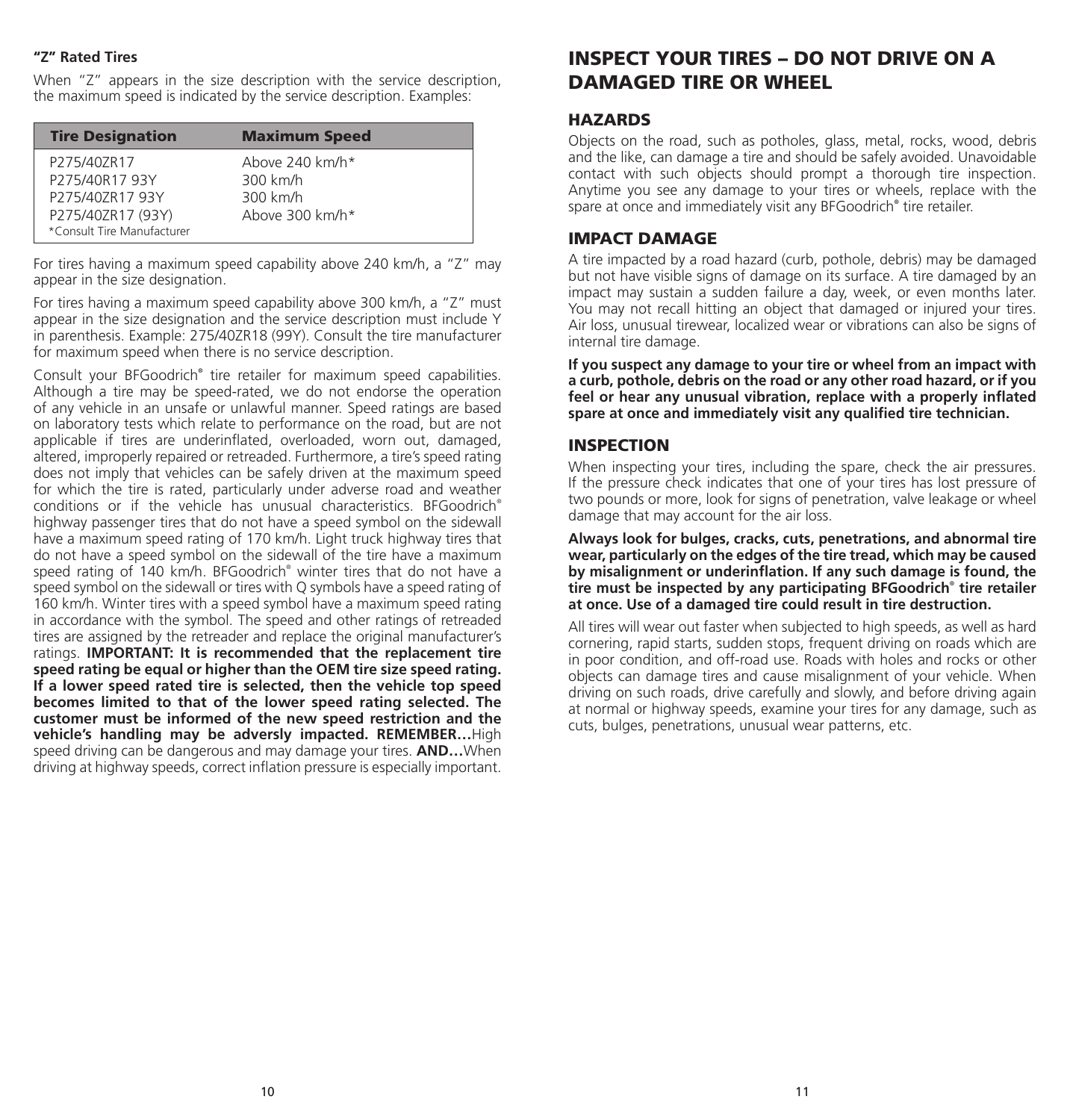### WEAR BARS

BFGoodrich® tires contain "wear bars" in the grooves of the tire tread that become visible when only 2/32nds of an inch (1.6 mm) of tread is remaining. At this stage, your tires must be replaced. Tires worn beyond this stage are extremely dangerous.

# DO NOT OVERLOAD – DRIVING ON ANY OVERLOADED TIRE IS DANGEROUS

The maximum load rating of your tires is moulded on the tire sidewall. Do not exceed this rating. Follow the loading instructions of the manufacturer of your vehicle and this will ensure that your tires are not overloaded. Tires that are loaded beyond their maximum allowable loads for the particular application will build up excessive heat that may result in sudden tire destruction. Do not exceed the gross axle weight rating for any axle on your vehicle.

# TRAILER TOWING

If you anticipate towing a trailer, you should visit any BFGoodrich**®** tire retailer for advice concerning the correct tire size and pressure. Tire size and pressure will depend upon the type and size of trailer and hitch utilized, but in no case must the maximum cold inflation pressure or tire load rating be exceeded. Check the tire information placard that came with your vehicle, located in the vehicle's door jamb, inside the fuel hatch, or on the glove compartment door, and the owner's manual supplied by the manufacturer of your vehicle for further recommendations on trailer towing.

# WHEEL ALIGNMENT AND BALANCING ARE IMPORTANT FOR SAFETY AND MAXIMUM MILEAGE FROM YOUR TIRES.

# CHECK HOW YOUR TIRES ARE WEARING AT LEAST ONCE EACH MONTH

If your tires are wearing unevenly, such as the inside shoulder of the tire wearing faster than the rest of the tread, or if you detect excessive vibration, your vehicle may be out of alignment or balance. These conditions not only shorten the life of your tires but adversely affect the handling characteristics of your vehicle, which could be dangerous. If you detect irregular wear or vibration, have your alignment and balance checked immediately. Tires that have been run underinflated will show more wear on the shoulders than in the center of the tread.

# TIRE MIXING

BFGoodrich® tires are radial tires and for best performance, it is recommended that the same size and type of tire be used on all four wheel positions. Before mixing tires of different types in any configuration on any vehicle, be sure to check the vehicle manufacturer's owner's manual for recommendations. It is especially important to check the vehicle manufacturer's owner's manual when mixing, matching, or replacing tires on 4-wheel drive vehicles, as this may require special precautions.

If no instructions for tire mixing appear in the vehicle owner's manual, adhere to the following guidelines:

- Do not mix sizes. All four tires must be branded with the same tire size.
- Do not mix radial and non-radial tires. All four tires must be either radial or non-radial.
- Be sure that the outside circumference of all four tires is within one inch of each other.
- Do not mix tread pattern types such as all-terrain and all-season.

# WINTER DRIVING

BFGoodrich**®** Tires that meet the Rubber Manufacturers Association (RMA) definition of snow tires are marked M/S, M+S, or M&S. On such tires, this designation is moulded into the sidewall. Tires without this notation are not recommended for winter driving.

While all-season tires are designed to provide reliable performance in moderate winter conditions, the use of four winter tires is recommended

for optimal performance and may be mandatory in certain jurisdictions. Tires designated for use in severe winter conditions are marked on at least one sidewall with the letter "M" and "S" plus a pictograph of a mountain with a snowflake on it.



# TIRE ROTATION AND REPLACEMENT

To obtain maximum tire life, it may be necessary to rotate your tires. Refer to your vehicle owner's manual for instructions on tire rotation. If you do not have an owner's manual for your vehicle, BFGoodrich**®** recommends rotating your tires every 10,000 to 12,000 km. Monthly inspection for tire wear is recommended. Your tires should be rotated at the first sign of irregular wear, even if it occurs before 10,000 km. This is true for all vehicles. When rotating tires with a directional tread pattern, observe the arrows moulded on the sidewall, which show the direction the tire should turn. Care must be taken to maintain the proper turning direction. **Some Tire Pressure Monitoring Systems (TPMS) may not recognize that a tire has been moved to a different position on your vehicle. Make certain that your TPMS is reset, if necessary, so as to correctly identify the location of each tire on your vehicle. Refer to your vehicle owner's manual or consult your vehicle dealer.** Determine whether rotated tires require tire inflation adjustment, as front and rear position tire pressure may vary according to the vehicle manufacturer's specification due to the actual load on that wheel position. Some vehicles may have tires of different size mounted on the front versus the rear axle, and these different tires have rotation restrictions. Always check the vehicle owner's manual for the proper rotation recommendations.

# Full-size spare

Full-size spare tires (not temporary spares) of the same size and construction should be used in a five-tire rotation. Always check the inflation pressure of the full-size spare immediately before incorporating it into rotation. Follow the vehicle manufacturer's recommended pattern for rotation, or if not available, see a qualified tire technician. Always have spare tires inspected by a tire professional before installation. Tires are composed of various types of material and rubber compounds having performance properties essential to the proper functioning of the tire. These component properties evolve over time.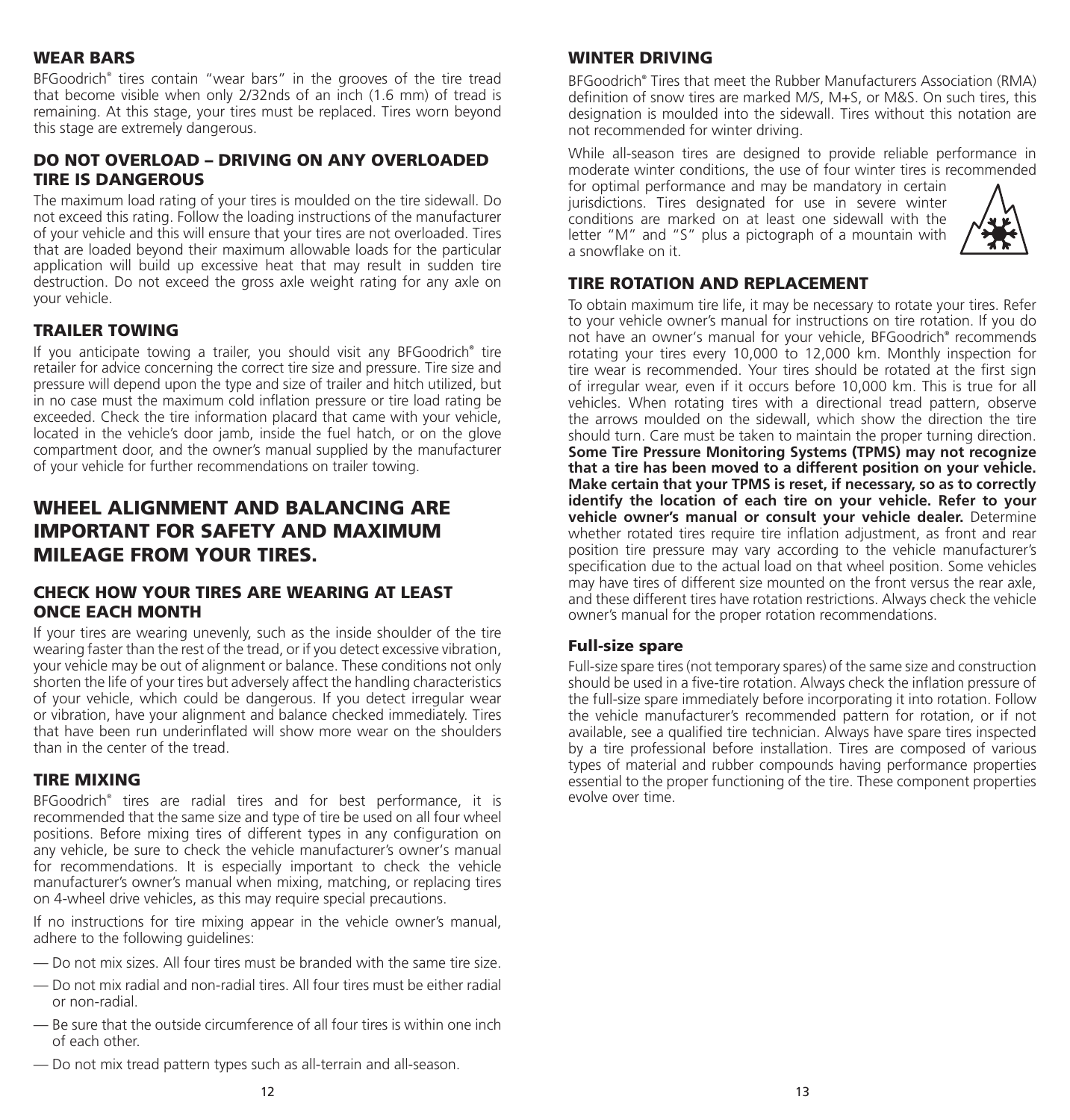### Replacement of two tires

It is recommended that all four tires be replaced at the same time. However, when only two tires are replaced, the new ones should be put on the rear. The new tires, with deeper tread, may provide better grip and water evacuation in wet driving conditions.

### CUSTOMIZATION OF TIRES, WHEELS, OR SUSPENSION ON SUVS AND LIGHT TRUCKS

Due to their size, weight and higher centre of gravity, vehicles such as SUVs and light trucks do not have the same handling characteristics as automobiles. Because of these different characteristics, failure to operate your SUV/truck in a proper and safe manner can increase the likelihood of vehicle rollover. Modifications to your SUV/truck tire size, tire type, wheels or suspension can change its handling characteristics and further increase the likelihood of vehicle rollover. Whether your SUV/truck has the original equipment configuration for tires, wheels and suspension or whether any of these items have been modified, always drive safely, avoid sudden, sharp turns or lane changes and obey all traffic laws. Failure to do so may result in loss of vehicle control leading to an accident and serious injury or death.

### TIRE ALTERATIONS

Do not make or allow any alterations to be made on your tires. Alterations may prevent proper performance, leading to tire damage which can result in an accident. Tires which become unserviceable due to alterations such as truing, whitewall inlays, addition of balancing or sealant liquids, or the use of tire dressing containing petroleum distillates are excluded from warranty coverage.

### REPAIRS – WHEREVER POSSIBLE, SEE YOUR BFGOODRICH TIRE RETAILER AT ONCE

If any BFGoodrich® tire sustains a puncture, have the tire demounted and thoroughly inspected by any participating BFGoodrich**®** tire retailer for possible damage that may have occurred. A tread area puncture in any BFGoodrich® passenger or light truck tire can be repaired provided that the puncture hole is not more than 1/4" in diameter, and the tire has not been damaged further by the puncturing object or by running underinflated. Tire punctures consistent with these guidelines can be repaired by following the Rubber Manufacturers Association (RMA) recommended repair procedures.

Repairs of all tires must be of the combined plug and inside patch type. Your BFGoodrich® tires must be removed from the wheel for inspection prior to repair. Plug-type repairs made on a tire that remains mounted on a wheel are improper. A tire should be removed from the rim and inspected prior to repair. Any tire repair done without removing the tire from the rim is improper. An improperly repaired tire may cause further damage to the tire by either leaking air or allowing air, moisture and contaminants to enter the structure of the tire. An improperly repaired tire can fail suddenly at a later date. Never repair a tire with less than 2/32nds of an inch tread remaining. At this tread depth, the tire is worn out and must be replaced.

### STORAGE

Tires contain waxes and emollients to protect their outer surfaces from ozone and weather checking. As the tire rolls and flexes, the waxes and emollients continually migrate to the surface, replenishing this protection throughout the normal use of the tire. Consequently, when tires sit outdoors, unused for long periods of time (a month or more), their surfaces become dry and more susceptible to ozone and weather cracking and the casing becomes susceptible to flat spotting. **For this reason, tires should always be stored in a cool, dry, clean, indoor environment. If storage is for one month or more, eliminate the weight from the tires by raising the vehicle or by removing the tires from the vehicle. Failure to store tires in accordance with these instructions could result in damage to your tires or premature aging of the tires and**  sudden tire failure. When tires are stored, be sure they are placed away from sources of heat and ozone such as hot pipes and electric generators. Be sure that surfaces on which tires are stored are clean and free from grease, gasoline or other substances which could deteriorate the rubber. (Tires exposed to these materials during storage or driving could be subject to sudden failure.)

### FOLLOW THESE MOUNTING RECOMMENDATIONS

**Tire mounting can be dangerous and must be done by professionally trained persons using proper tools and procedures as specified by the Rubber Manufacturers Association (RMA).**

Your tires should be mounted on wheels of correct size and type and which are in good, clean condition. Wheels that are bent, chipped, rusted (steel wheels) or corroded (alloy wheels) may cause tire damage. The inside of the tire must be free from foreign material. Have your tire retailer check the wheels before mounting new tires. Mismatched tires and rims can explode during mounting. Also, mismatched tires and rims can result in dangerous tire failure on the road. If a tire is mounted by error on the wrong-sized rim, do not remount it on the proper rim – scrap it. It may have been damaged internally (which is not externally visible) by having been dangerously stretched and could fail on the highway .

**Old valves may leak. When new tubeless tires are mounted, have new valves of the correct type installed. Tubeless tires must only be mounted on wheels designed for tubeless tires i.e., wheels which have safety humps or ledges. Always utilize valve caps capable of containing the tire's air pressure, should the valve core leak. The valve cap is the primary seal against air loss.** Each tire and wheel assembly should be balanced to insure proper tire and vehicle performance and to maintain tire warranty coverage. Tires and wheel assemblies which are not balanced may cause steering difficulties, a bumpy ride, and irregular tire wear.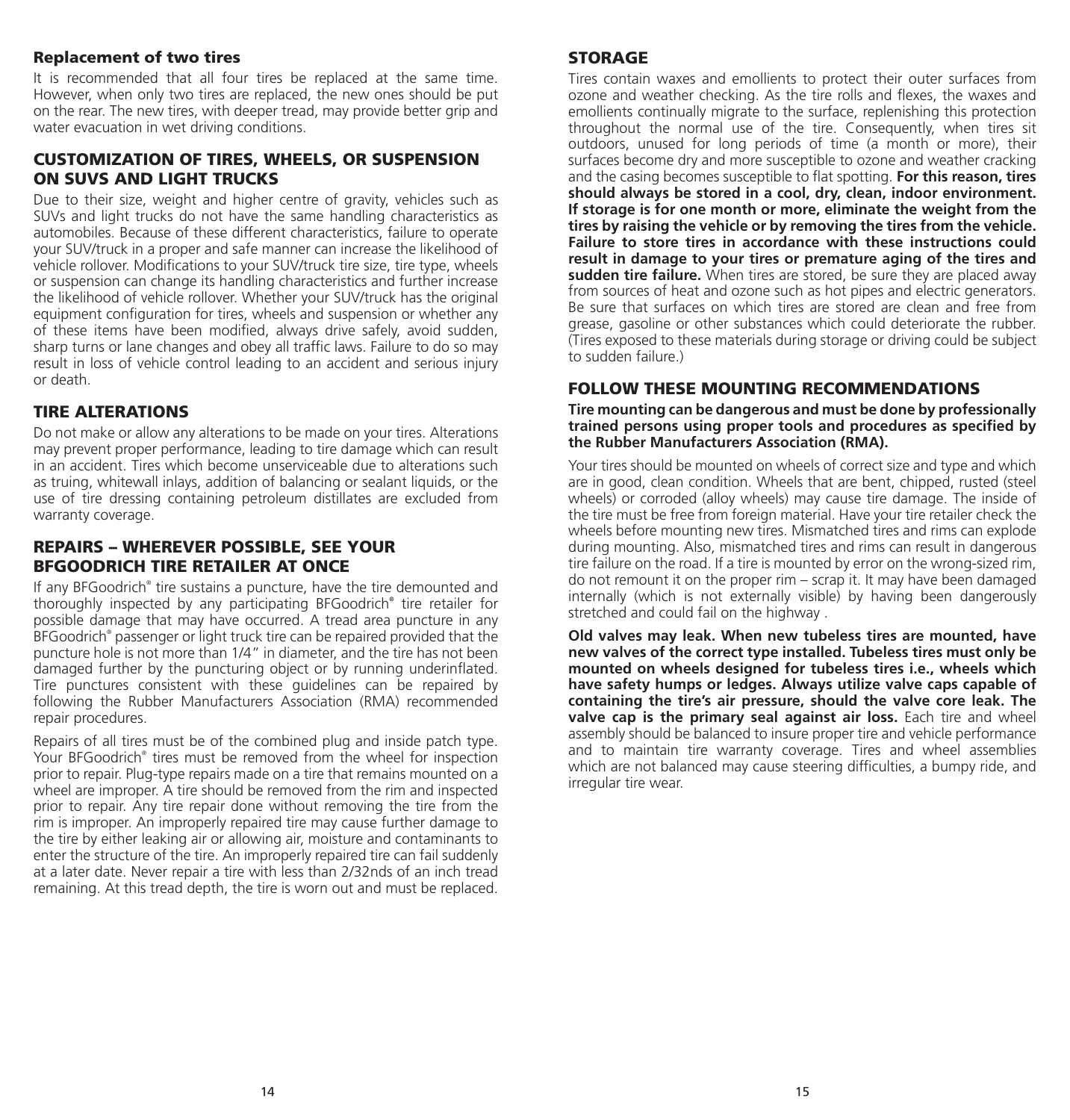### TEMPORARY TYPE SPARE TIRES

When using any temporary-type spare tire, be sure to follow the vehicle manufacturer's instructions.

# READING THE DOT

DOT XXXX XXXX XXX (prior to August 2000)

DOT XXXX XXXX XXX < (1990-1999)

DOT XXXX XXXX XXXX (after July 2000)

# THE DOT

The "DOT" symbol certifies the tire manufacturer's compliance with Transport Canada and U.S. Department of Transportation tire safety standards. Next to the symbol is the tire identification or "serial number". The first two characters identify the plant where the tire was manufactured. The next two characters reflect the tire size. The following one to four digits may be used at the tire manufacturer's option as a descriptive code. The last three characters are numbers identifying the week and year of manufacture. (Example: "O25" means second week of the year of decade, eg.: 1995, 1985, etc.) For the 1990-1999 decade BFGoodrich® brand tires are marked with a triangle pointing to the last three numeric characters. Tires produced after July 2000 have an additional digit to identify a given decade. For example, 2800 means the tire was produced during the 28th week of 2000; 0201 during the 2nd week of 2001. If the last digits of your DOT number contains three numeric characters and is not marked with a triangle, consult a qualified tire technician to determine the year of manufacture.

### SERVICE LIFE FOR PASSENGER CAR AND LIGHT TRUCK TIRES, INCLUDING SPARE TIRES

The following recommendation applies to passenger car and light truck tires. Tires are composed of various types of material and rubber compounds, having performance properties essential to the proper functioning of the tire itself. These component properties evolve over time. For each tire, this evolution depends upon many factors such as weather, storage conditions, and conditions of use (load, speed, inflation pressure, maintenance etc.) to which the tire is subjected throughout its life. This service-related evolution varies widely, so that accurately predicting the serviceable life of any specific tire in advance is not possible. That is why, in addition to regular inspections and inflation pressure maintenance by consumers, it is recommended to have passenger car and light truck tires, including spare tires, inspected regularly by a qualified tire specialist, such as a BFGoodrich**®** tire retailer, who will assess the tire's suitability for continued service. Tires which have been in use for five years or more should continue to be inspected by a specialist at least annually. Consumers are strongly encouraged to be aware not only of their tires' visual condition and inflation pressure, but also of any change in dynamic performance such as increased air loss, noise or vibration, which could be an indication that the tires need to be removed from service to prevent tire failure. It is impossible to predict when tires should be replaced based on their calendar age alone. However the older a tire, the greater the chance that it will need to be replaced due to the service-related evolution or other conditions found upon inspection or detected during use. While most tires will need replacement before they achieve 10 years, it is recommended that any tires in service 10 years or more from the date of manufacture, including spare tires, be replaced with new tires as a simple precaution even if such tires appear serviceable and even if they have not reached the legal wear limit. For tires that were on an original equipment vehicle (i.e., acquired by the consumer on a new vehicle), follow the vehicle manufacturer's tire replacement recommendations when specified (but do not exceed 10 years). The date when a tire was manufactured is located on the sidewall

of each tire. Consumers should locate the Department of Transportation or DOT code on the tire which begins with DOT and ends with the week and year of manufacture. For example, a DOT code ending with "2204" indicates a tire made in the 22nd week (May) of 2004.

# REMEMBER... TO AVOID DAMAGE TO YOUR TIRES AND POSSIBLE ACCIDENT:

- CHECK TIRE PRESSURE AT LEAST ONCE EACH MONTH WHEN TIRES ARE COLD AND BEFORE LONG TRIPS
- DO NOT UNDERINFLATE/OVERINFLATE
- DO NOT OVERLOAD
- DRIVE AT MODERATE SPEEDS, OBSERVE LEGAL LIMITS
- AVOID DRIVING OVER POTHOLES, OBSTACLES, CURBS OR EDGES OF PAVEMENT
- AVOID EXCESSIVE WHEEL SPINNING
- IF YOU SEE ANY DAMAGE TO A TIRE, REPLACE WITH THE SPARE AND VISIT ANY BFGOODRICH**®** TIRE RETAILER AT ONCE
- IF YOU HAVE ANY QUESTIONS. CONTACT YOUR BFGOODRICH**®** TIRE RETAILER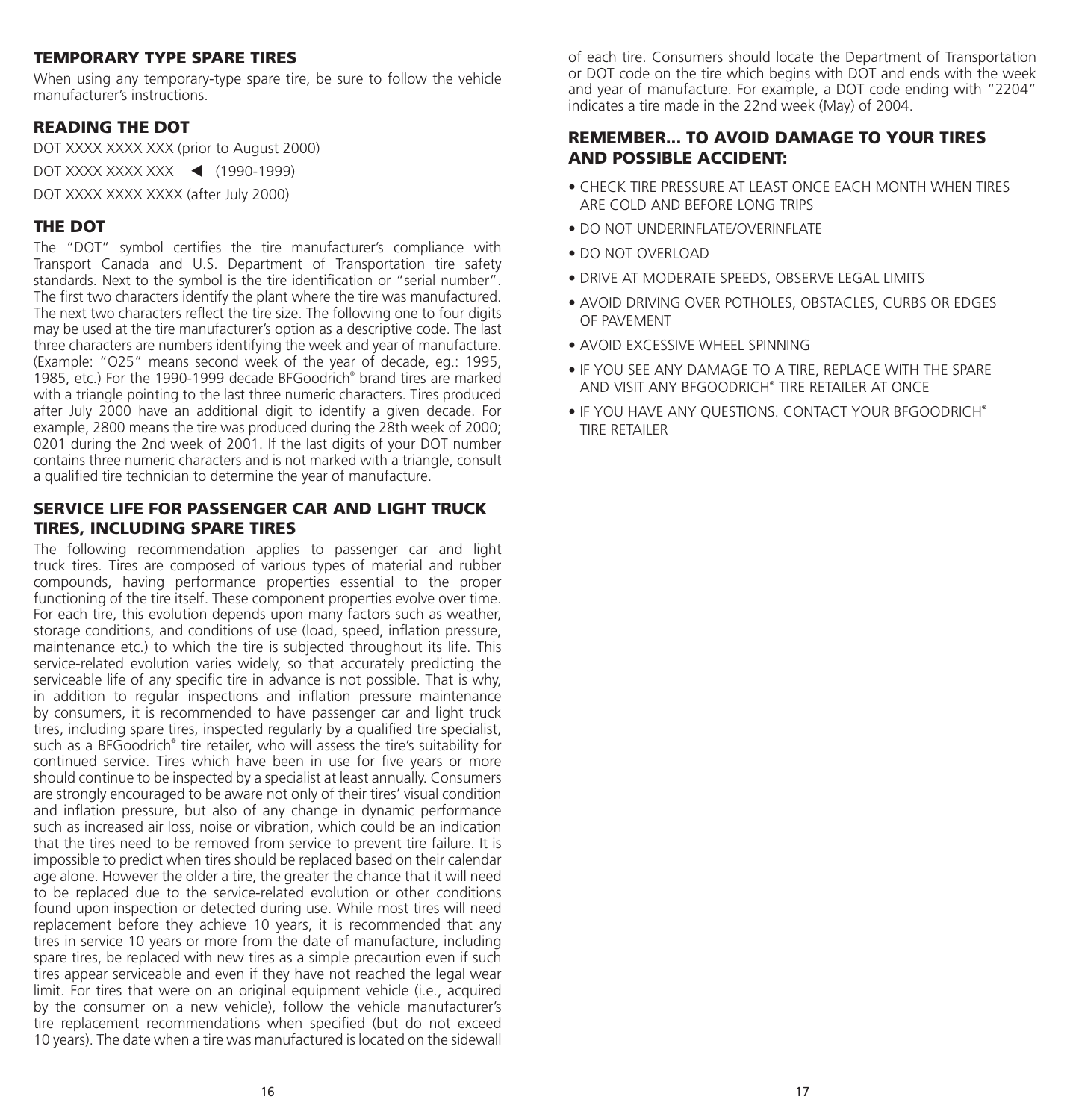**FAILURE TO OBSERVE ANY OF THE RECOMMENDED PRECAUTIONS CONTAINED IN THIS OWNER'S MANUAL CAN LEAD TO ERRATIC VEHICLE BEHAVIOR AND/OR TIRE DAMAGE, POSSIBLY RESULTING IN AN ACCIDENT.** 

**If you see any damage to your tires or wheels, contact your local participating BFGoodrich® tire retailer listed in the Yellow Pages, or visit our web site listed below for dealer locations. If further assistance is required, contact:**

### IN CANADA

### 1-888-871-6666

### or write:

BFGoodrich® Consumer Care Department 2500 Daniel-Johnson Blvd., Suite 500 Laval, Quebec H7T 2P6

### or visit:

www.bfgoodrichtires.ca

### **I**N THE USA 1-800-847-3435

### or write:

BFGoodrich® Consumer Care Department Post Office Box 19001 Greenville, SC 29602-9001

### or visit:

### www.bfgoodrichtires.com

**NOTES:**

**\_\_\_\_\_\_\_\_\_\_\_\_\_\_\_\_\_\_\_\_\_\_\_\_\_\_\_\_\_\_\_\_\_\_\_\_\_\_\_\_\_\_**

**\_\_\_\_\_\_\_\_\_\_\_\_\_\_\_\_\_\_\_\_\_\_\_\_\_\_\_\_\_\_\_\_\_\_\_\_\_\_\_\_\_\_**

**\_\_\_\_\_\_\_\_\_\_\_\_\_\_\_\_\_\_\_\_\_\_\_\_\_\_\_\_\_\_\_\_\_\_\_\_\_\_\_\_\_\_**

**\_\_\_\_\_\_\_\_\_\_\_\_\_\_\_\_\_\_\_\_\_\_\_\_\_\_\_\_\_\_\_\_\_\_\_\_\_\_\_\_\_\_**

**\_\_\_\_\_\_\_\_\_\_\_\_\_\_\_\_\_\_\_\_\_\_\_\_\_\_\_\_\_\_\_\_\_\_\_\_\_\_\_\_\_\_**

**\_\_\_\_\_\_\_\_\_\_\_\_\_\_\_\_\_\_\_\_\_\_\_\_\_\_\_\_\_\_\_\_\_\_\_\_\_\_\_\_\_\_**

**\_\_\_\_\_\_\_\_\_\_\_\_\_\_\_\_\_\_\_\_\_\_\_\_\_\_\_\_\_\_\_\_\_\_\_\_\_\_\_\_\_\_**

**\_\_\_\_\_\_\_\_\_\_\_\_\_\_\_\_\_\_\_\_\_\_\_\_\_\_\_\_\_\_\_\_\_\_\_\_\_\_\_\_\_\_**

**\_\_\_\_\_\_\_\_\_\_\_\_\_\_\_\_\_\_\_\_\_\_\_\_\_\_\_\_\_\_\_\_\_\_\_\_\_\_\_\_\_\_**

**\_\_\_\_\_\_\_\_\_\_\_\_\_\_\_\_\_\_\_\_\_\_\_\_\_\_\_\_\_\_\_\_\_\_\_\_\_\_\_\_\_\_**

**\_\_\_\_\_\_\_\_\_\_\_\_\_\_\_\_\_\_\_\_\_\_\_\_\_\_\_\_\_\_\_\_\_\_\_\_\_\_\_\_\_\_**

**\_\_\_\_\_\_\_\_\_\_\_\_\_\_\_\_\_\_\_\_\_\_\_\_\_\_\_\_\_\_\_\_\_\_\_\_\_\_\_\_\_\_**

**\_\_\_\_\_\_\_\_\_\_\_\_\_\_\_\_\_\_\_\_\_\_\_\_\_\_\_\_\_\_\_\_\_\_\_\_\_\_\_\_\_\_**

**\_\_\_\_\_\_\_\_\_\_\_\_\_\_\_\_\_\_\_\_\_\_\_\_\_\_\_\_\_\_\_\_\_\_\_\_\_\_\_\_\_\_**

**\_\_\_\_\_\_\_\_\_\_\_\_\_\_\_\_\_\_\_\_\_\_\_\_\_\_\_\_\_\_\_\_\_\_\_\_\_\_\_\_\_\_**

**\_\_\_\_\_\_\_\_\_\_\_\_\_\_\_\_\_\_\_\_\_\_\_\_\_\_\_\_\_\_\_\_\_\_\_\_\_\_\_\_\_\_**

**\_\_\_\_\_\_\_\_\_\_\_\_\_\_\_\_\_\_\_\_\_\_\_\_\_\_\_\_\_\_\_\_\_\_\_\_\_\_\_\_\_\_**

**\_\_\_\_\_\_\_\_\_\_\_\_\_\_\_\_\_\_\_\_\_\_\_\_\_\_\_\_\_\_\_\_\_\_\_\_\_\_\_\_\_\_**

**\_\_\_\_\_\_\_\_\_\_\_\_\_\_\_\_\_\_\_\_\_\_\_\_\_\_\_\_\_\_\_\_\_\_\_\_\_\_\_\_\_\_**

**\_\_\_\_\_\_\_\_\_\_\_\_\_\_\_\_\_\_\_\_\_\_\_\_\_\_\_\_\_\_\_\_\_\_\_\_\_\_\_\_\_\_**

**\_\_\_\_\_\_\_\_\_\_\_\_\_\_\_\_\_\_\_\_\_\_\_\_\_\_\_\_\_\_\_\_\_\_\_\_\_\_\_\_\_\_**

**\_\_\_\_\_\_\_\_\_\_\_\_\_\_\_\_\_\_\_\_\_\_\_\_\_\_\_\_\_\_\_\_\_\_\_\_\_\_\_\_\_\_**

**\_\_\_\_\_\_\_\_\_\_\_\_\_\_\_\_\_\_\_\_\_\_\_\_\_\_\_\_\_\_\_\_\_\_\_\_\_\_\_\_\_\_**

**\_\_\_\_\_\_\_\_\_\_\_\_\_\_\_\_\_\_\_\_\_\_\_\_\_\_\_\_\_\_\_\_\_\_\_\_\_\_\_\_\_\_**